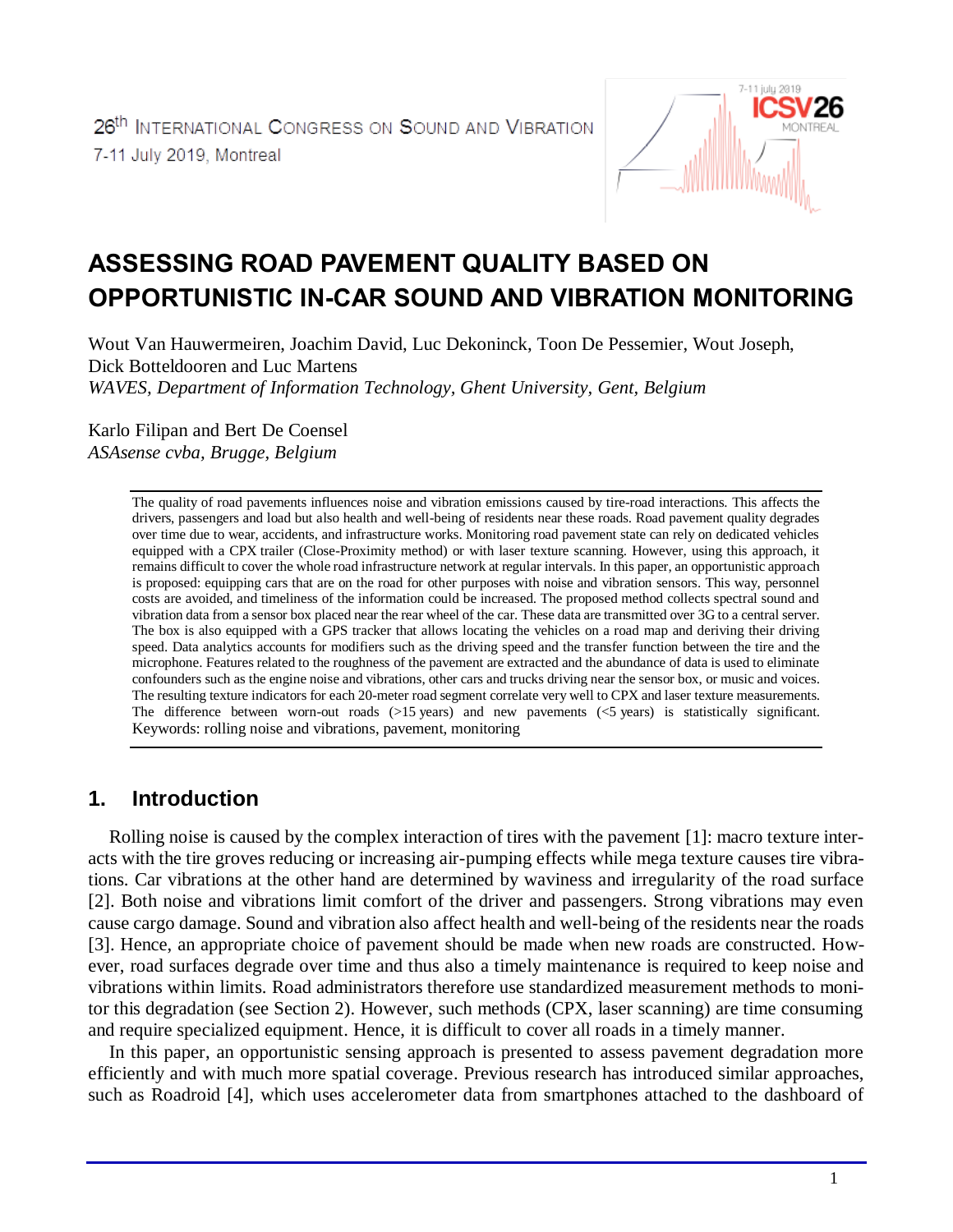vehicles, or SENSOVO [5], which uses dashboard cameras and accelerometers placed in regular vehicles. Similarly, our proposed opportunistic approach is minimally invasive, while focusing on data quality. To this end, a fleet of cars is equipped with a sensor box which is continuously monitoring sound and vibrations inside the trunk of the car. Opportunistic measurement, however, faces several confounders and modifiers (Fig. 1) that must be removed by exploring the abundancy of the acquired data. In previous work, we used the same opportunistic sensing to label road surfaces according to their noisiness [6].

This paper starts by reviewing standards for pavement quality. Then, a simple model relating road texture to sound and vibration, is presented. Finally, results from a pilot project showing that the system is capable of distinguishing different roads and degradation, is discussed.





## **2. Quality indicators for road pavement texture**

Road texture is defined as "deviation of a pavement surface from a true planar surface". Road texture is classified according to its spatial, i.e. longitudinal wavelength. Standard ISO 10844:2014 [7] defines micro texture, macro texture, mega texture and irregularity [\(](#page-1-0)

). In this paper, we focus on the 5cm to 10m range (mega texture and irregularity). In every texture band, several road features account for the amplitude of the texture (such as the aggregate, binder, potholes, etc.). The longitudinal road profile can be measured accurately using laser texture measurements [8].

|               | Spatial<br>wavelength range | Common<br>amplitude range | Road features                          | Related parameters                                |
|---------------|-----------------------------|---------------------------|----------------------------------------|---------------------------------------------------|
| Micro texture | $< 0.5$ mm                  |                           | aggregate                              | skid resistance                                   |
| Macro texture | $0.5$ mm $-5$ cm            | $0.1$ mm $- 2.0$ cm       | aggregate and mortar                   | macro texture depth,<br>mean profile depth        |
| Mega texture  | $5cm - 50cm$                | $0.1$ mm $- 5.0$ cm       | potholes, waviness                     | texture profile level                             |
| Irregularity  | >50cm                       |                           | structural integrity, foun-<br>dations | ISO 8608:2016 [10] road<br>classes, waviness, IRI |

Table 1: Overview of the road texture classification according to ISO 10844:2014 [7].

<span id="page-1-0"></span>Several spectral texture standards are in place. The texture profile level is the amplitude spectrum of the longitudinal road profile in third octave bands [9]. On the other hand, for irregularity up to 90m, ISO 8608:2016 defines road quality classes A-F based on the peak spectral density of the road profile [10]. For instance, irregularity must be smooth to accommodate high velocity traffic (classes A and B) [11]. On the other hand, for local roads, irregularity is less important, while roads classified as F are mostly unpaved. There is quite some discussion on whether the parameters listed in ISO 8608:2016 reflect the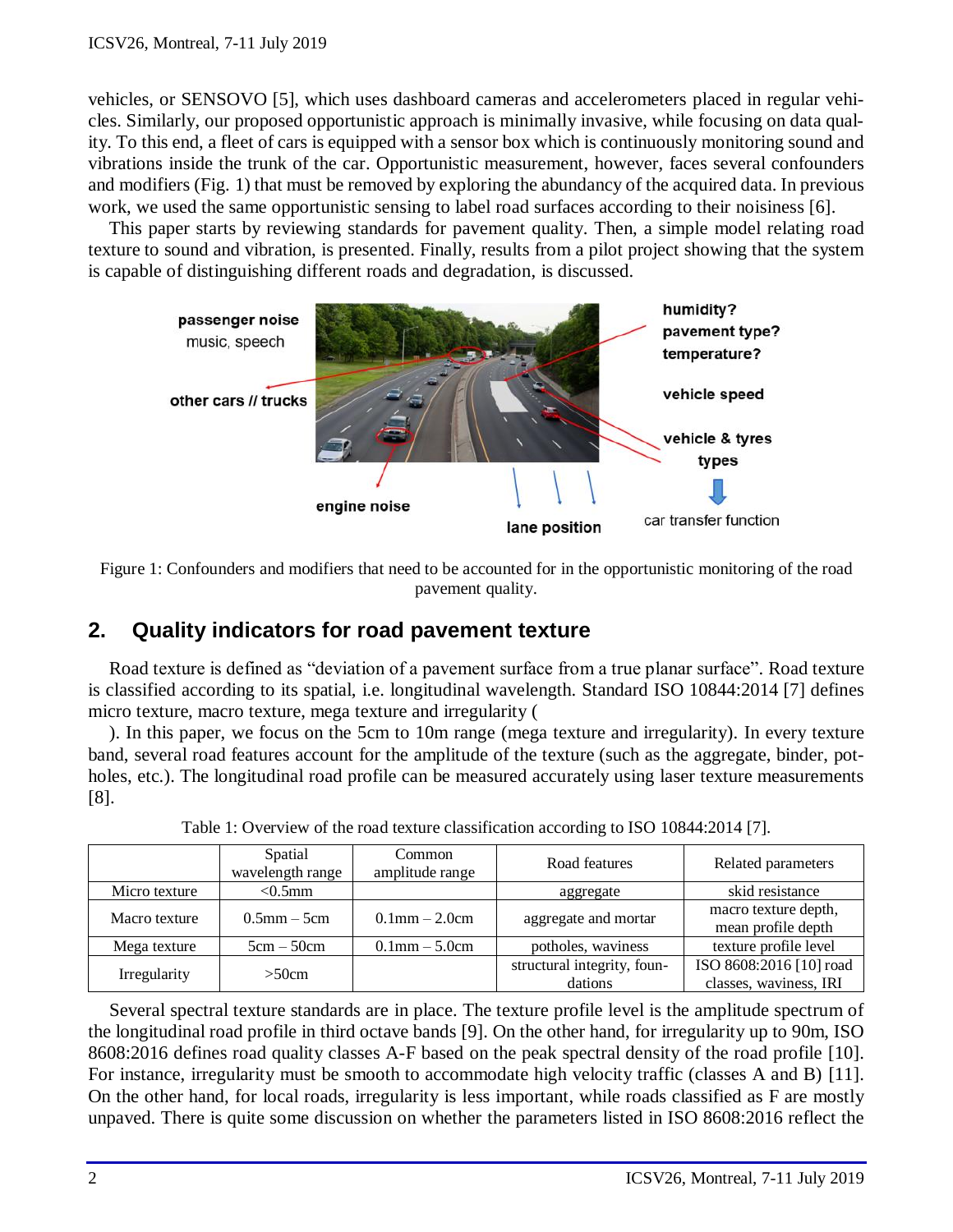actual road profiles [11]. On the other hand, the European Committee for Standardization defines numerical methods to predict the ISO 8608:2016 road surface class, given the road profile [12].

Several single value indicators are also defined, which are based on the road profile and construction materials. For instance, skid resistance is defined as the ratio of the horizontal friction of the surface to the vertical load force [13]. Skid resistance is mostly related to the micro texture of the road. As an example: frequent traffic polishes micro texture which results in a decrease in skid resistance. Macro texture is related to water draining and wet roads also cause a decrease in skid resistance.

Another standard measure is the international roughness index (IRI) measured in m/km [14]. IRI is the relative velocity between the axle and the sprung mass of a reference car. The golden car model is a quarter car model with parameters related to the reference car. This model includes a stiffer suspension, in order to decrease the amount of resonances in the model. In addition, this property can be calculated from the power spectral density roughness as there exists a linear correlation between the two [14].

Moreover, a mean profile depth (MPD) is defined by ISO 13473-1:2019 [15], which is only related to the macro texture. MPD is the average value of the height difference between the profile and a horizontal line through the highest peak (the peak level) over a 100mm long baseline in a macro texture range.

A final ISO measure is a dynamic load coefficient (DLC) [16]. DLC is defined as the standard deviation of the dynamic forces in a whole-body to the static forces. DLC focusses on comfort for humans in vibrations and low frequency sound. Vibrations from 0.1Hz to 0.5Hz relate to motion sickness, while on the other hand, vibrations from 0.5Hz to 80Hz are relevant for health, comfort and perception.

Based on this discussion, it can be expected that the proposed opportunistic sensing would be suitable to estimate road quality classes, IRI, DLC, and to a lesser extend texture profile level, but that it is probably not informative for MPD and skid resistance.

### **3. Methodology**

As computation power, data storage, and wireless data transfer are decreasing in cost, opportunistic sensing and big data is on the advent. In addition, a landscape of open source software frameworks (Pandas, TensorFlow, NumPy, SciPy, scikit-learn, etc.) provide the scientific community with the necessary tools to utilize big data, machine learning and artificial intelligence algorithms.

In this paper, an opportunistic approach is proposed: equipping cars that are on the road for other purposes with noise and vibration sensors to assess road quality. For this, sensor boxes equipped with a microphone, a tri-axial accelerometer and a GPS sensor are put in the trunk of the fleet of cars. Using 3G connection, acquired data is transferred to the analysis server.

The response of the tire/car combination to the road surface texture depends on the spatial wavelength and the driving speed. To cover the range of interest (**Error! Reference source not found.**), acceleration is measured from 1Hz to 40Hz, while sound is collected from 25Hz to 4kHz. Third octave band spectra are calculated at 50Hz sampling rate and used to determine statistical indicators such as mean, median, percentile-values and equivalent level over one-second intervals. Vibration (17 values) and sound spectrum (23 values) are concatenated into a combined spectrum  $L$  containing 37 third octave bands. A linear weighting method is applied for the three overlapping bands.



Figure 2: Relationship between rolling noise and car vibrations to the road profile.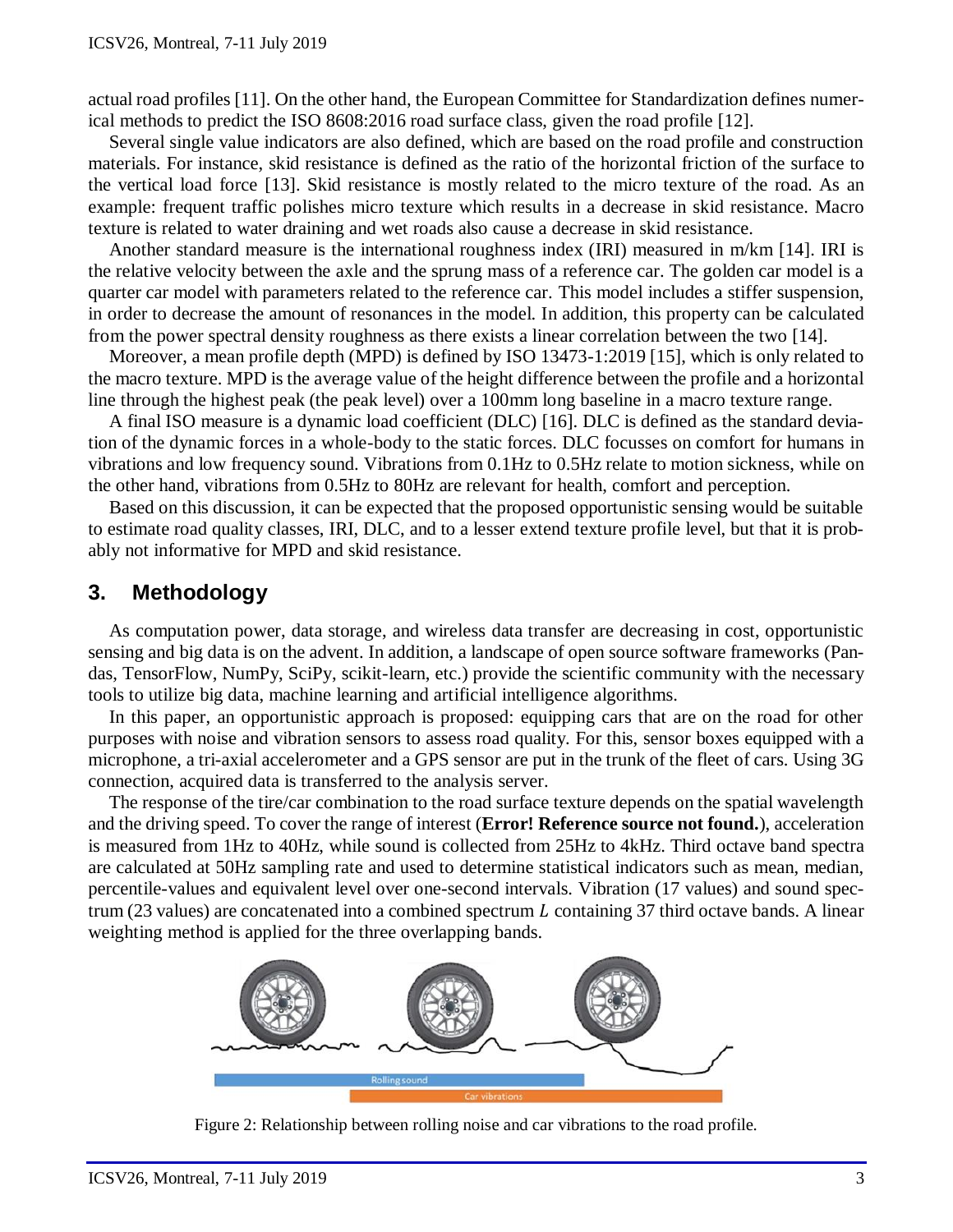#### **3.1 Pavement texture**

In this section, the relative texture profile level  $dT(i, \lambda)$  [dB] is introduced which represents the deviation from the average road profile in the study area at a spatial wavelength  $\lambda$  [m]. In this study, the spatial wavelength *λ* ranges from 1cm to 10m expressed in third octave bands. The combined vibration and sound spectrum  $L(i, c, t, f)$  [dB], defined by third octave bands from 1Hz to 4kHz, is measured per car  $c$ , on road segment *i*, during trip  $t$  and at the centre frequency  $f$ . This spectrum is used to make an estimate  $dT'(i, \lambda)$  [dB] of the relative pavement texture profile. Moreover, each trip represents a moment in time and a dependency of the current situation in and around the car (e.g. music, engine noise, passengers and other cars on the road). In addition,  $v(t)$  [m/s] is a measure of the instantaneous speed obtained each second from the GPS sensor*.*

#### *3.1.1 Removing known dependencies*

The two most important modifiers: car transfer function and dependence on driving speed are then removed from the measurements. For this work, the car transfer function,  $H_c(f)$  [dB], is assumed to relate the excitation of the tire at frequency *f* to the measurement inside the car. Using a transfer function implies linearity and time invariance, which is not necessarily the case. Hence, we expect a rather poor model, especially for the phase, and thus we opt for using only the magnitude of  $H_c$  averaged over third octave bands. Since  $H_c$  cannot be easily determined for the fleet of cars participating in the opportunistic sensing, it is approximated by for the *N* the amount of samples taken:

$$
H_c(f) \approx H'_c(f) = \frac{1}{N} \sum_t L(i(t), c, t, f).
$$
 (1)

This approximation relies on the hypothesis that the tire excitation will be close to white noise if a random sample of the distribution of road surfaces, driving styles and speeds is taken. In this paper, the first three hours of driving faster than 30 km/h and slower than 125 km/h for vibrations are selected. For sound, the first three hours of driving with speed ranging between 50 km/h and 125 km/h are used.

Using Eq. (2) we can define  $T'(i, c, t, \lambda)$  which is the approximation of  $T(i, \lambda)$ , i.e. the actual surface texture of the road in dB:

$$
T'(i, c, t, \lambda) = L\left(i, c, t, \frac{\nu(t)}{\lambda}\right) - H'_{c}(c, \frac{\nu(t)}{\lambda}) \approx T(i, \lambda).
$$
 (2)

Note that T' selects the frequency band  $v(t)/\lambda$  of the combined spectrum L. Doing so, this selects the sound or vibration band for which the current surface wavelength  $\lambda$  produces excitement. It is thereby assumed that the tire is an infinitesimal point (in contrast to the real tire) and therefore, vertical accelerations (and sound) are directly related to the height of the road surface texture at that frequency.

Driving speed not only determines the frequency of tire excitation but also the strength of this excitation. This is a main reason for remaining variance amongst the approximations *T'* over cars and trips. For example, the rolling noise level typically shows a power law dependence that depends on tire treat and road surface type [17]. However, the proposed model ignores explicit dependence on road type and assumes a more general driving speed dependence. Hence, the driving speed dependence for each car – and tire type – can be obtained for the average roads that the car has been driving on. By subtracting from the approximation  $T'$ , an approximation for the relative texture profile level  $dT'$  can be obtained as:

$$
dT'(i, c, t, \lambda) = T'(i, c, t, \lambda) - GAM_{T'}(\nu(t), c, \lambda).
$$
 (3)

There,  $GAM_T$ , is a Gaussian additive model function eliminating remaining effects of the speed from the equation.  $GAM_T$ , is then fitted on T' with varying speeds (30 minutes of driving in 0-30, 30-50, 50-70, 70-90 and 110-130 km/h ranges). Finally,  $dT'(i, \lambda)$  for each road segment is obtained by averaging over all cars and all trips that pass that road segment hereby assuming that these are independent observations.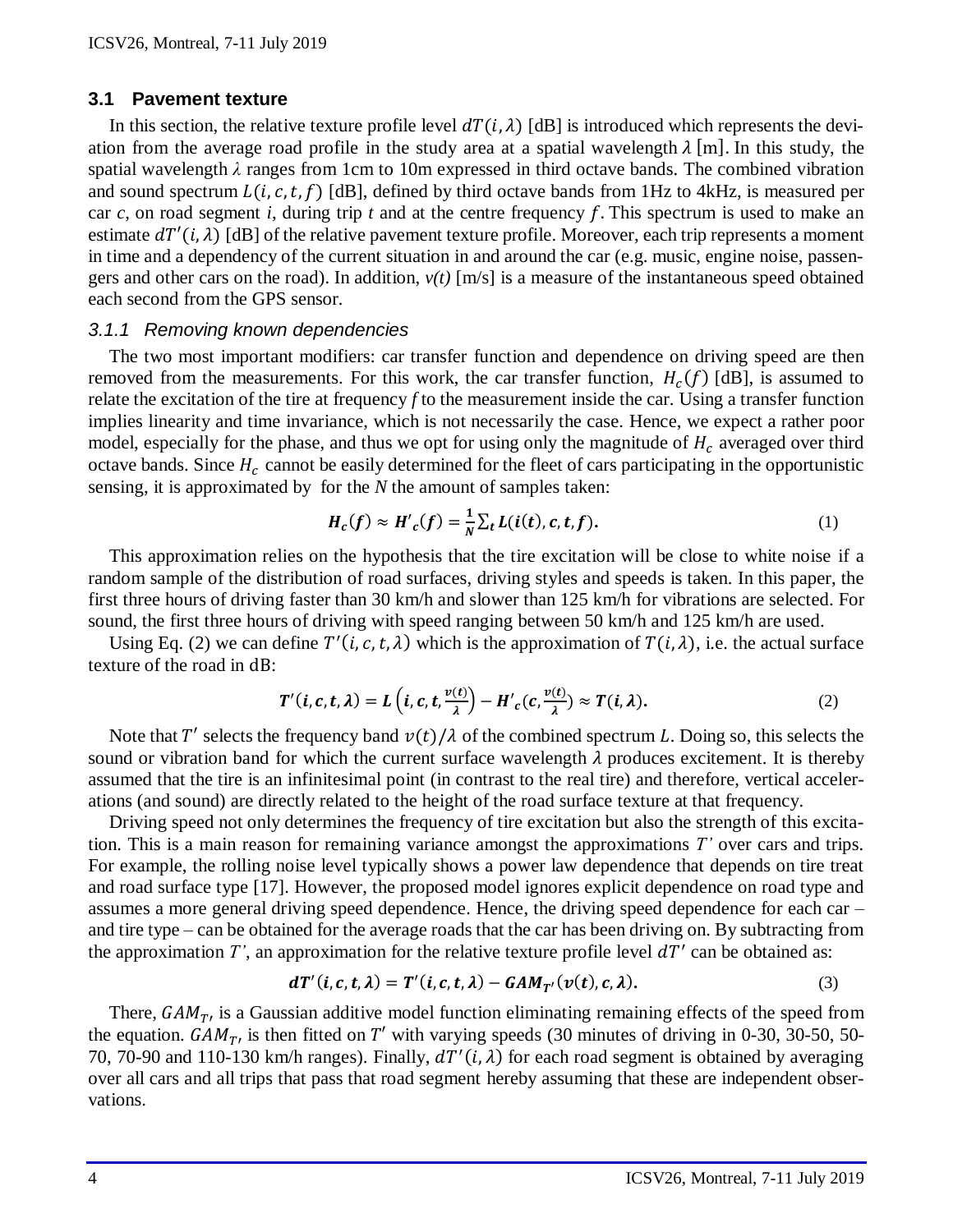#### *3.1.2 Calibration with the laser profiler*

To translate the relative texture profile level to a quantified texture profile levels, a calibration step is performed using laser profiling measurement conducted by the Belgian Road Research Institute (BRRI). The laser equipment is expected to be accurate for wavelengths lower than 1m. On the other hand, the opportunistic approach is expected to be applicable only for *λ* above 2cm because the tire is expected to filter out micro and macro texture, while at the same time the air-pumping effects are more related to this spatial texture range. Thus, the useful range for calibration lies between 2cm and 1m.



<span id="page-4-0"></span>Figure 3: Road sections in Gent, Belgium measured with laser profiler and used for calibration of the road texture profile levels measured using opportunistic sensing.

During the dry weather in winter 2018/2019, a calibration run with a laser profiler vehicle has been performed. Several trajectories shown in [Figure 3](#page-4-0) have been chosen to accommodate a wide variety of pavement materials and degradation (new/worn). Simultaneously, three cars with the sensor box installed followed the laser profiler vehicle: car 1 – Kia Niro (hybrid engine gasoline/electric, year 2018), car 2 – Volvo XC90 (gasoline, year 2018) and car 3 – Peugeot 406 (diesel, older than 10 years). During a first passage on the calibration run, car 1 drove electric therefore no combustion engine noise was present. On the other hand, during the second passage, the gasoline engine was turned on for car 1. The laser profiler was mounted on the backside of measurements car near the right rear tire. Using the laser profiler contactless method [15], a single line was traced sampling every millimeter.

Statistics on the profiler need to be taken over longer stretches of road to account for the variations due to one-dimensional trace. In literature, statistics are calculated over lengths of 100m [18-19], 152.4m [20] and even 1000m and are used for measuring irregularity of roads. In this paper, the laser data were processed to third octave band texture profile levels in  $dB(\mu m)$ ,  $T_l(i, \lambda)$ , with the spatial index *i* referring to 20m intervals that roughly coincided with the segments used in the opportunistic sensing approach. Due to the poor spatial match, regression analysis on the 20m interval data could not be used for calibration, hence the approximate texture level  $T''(i, \lambda)$  is defined:

$$
T''(i,\lambda) = (dT'(i,\lambda) - \mu') \sigma_l/\sigma' + \mu_l.
$$
\n(4)

Quantities  $\mu_l$ ,  $\sigma_l$ ,  $\mu'$  and  $\sigma'$  in Eq. (4) are defined using Eqs. (5)-(6), while *N* represents the number of overlapping segments:

$$
\mu_l(\lambda) = \frac{1}{N} \sum T_l(i, \lambda); \sigma_l(\lambda) = \sqrt{\frac{1}{N} \sum_i (T_l(i, \lambda) - \mu_l(\lambda))^2}
$$
(5)

$$
\mu'(\lambda) = \frac{1}{N} \sum dT'(i, \lambda); \sigma'(\lambda) = \sqrt{\frac{1}{N} \sum_i (dT'(i, \lambda) - \mu'(\lambda))^2}
$$
(6)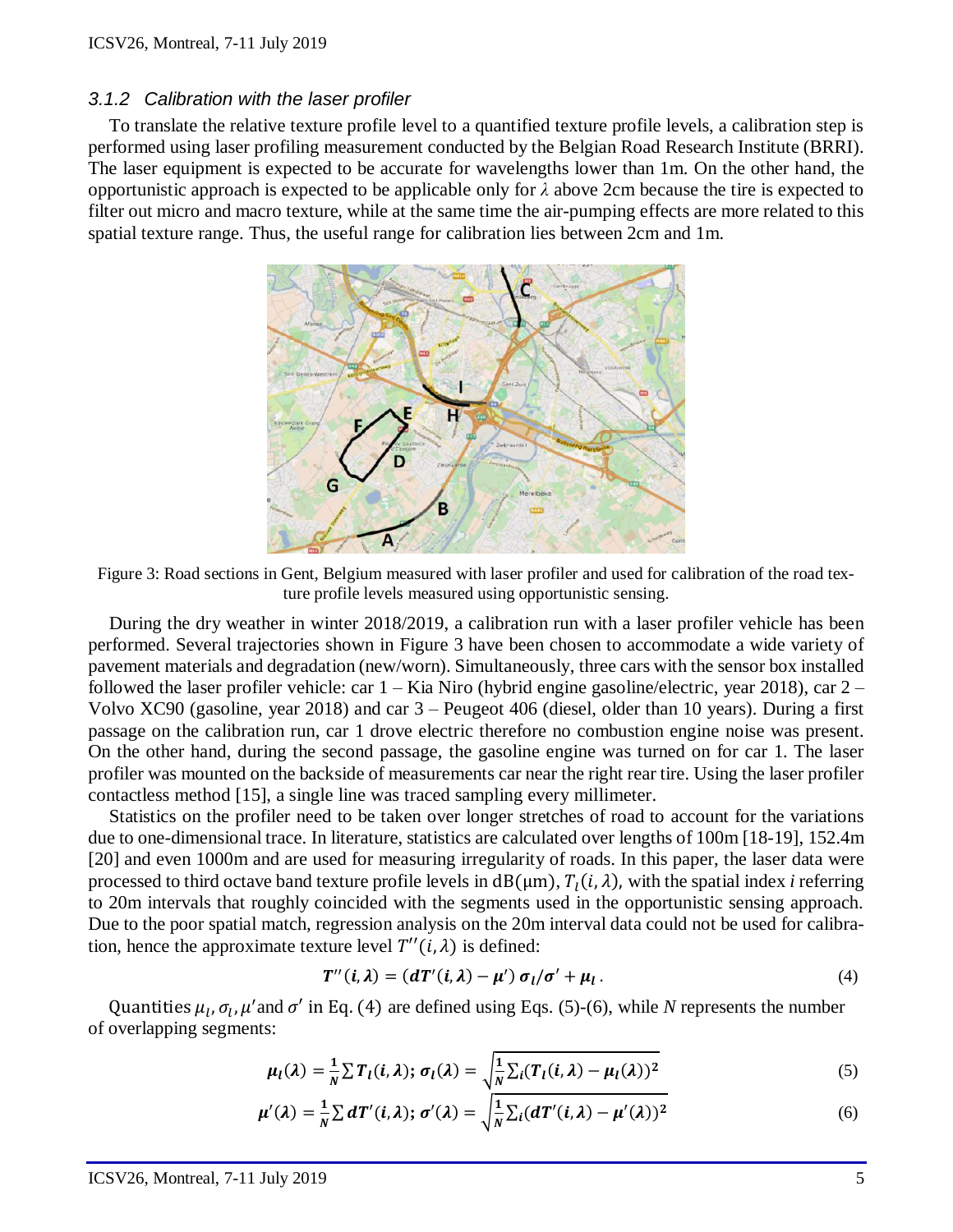#### **3.2 Noisiness index**

In previous work [6], the same opportunistic sensing has been used to label roads according to their noisiness. A noisiness index was defined as the sum over the frequency range 350Hz till 1250Hz of the relative noise level:

$$
dL_i(f, i) = \frac{1}{N} \sum_{t,c} dL(f, i, t, c), \text{ for } t, c | \nu(t, i) \in [v_{i,85}, v_{i,lim}]
$$
\n
$$
\tag{7}
$$

The relative noise level *dL* in Eq. (7), is calculated using an equation similar to Eq. (3)*.*

#### **4. Results and discussion**

Fig. 4 shows the longitudinal road texture spectrum averaged over each of the segments represented in [Figure 3.](#page-4-0) The graph on the left presents the opportunistic sensing measurements *T"* (Eq. (4)), while the laser measurements  $T_l$  are displayed on the right. As explained before, above a spatial frequency of about 30cycles/m the results obtained from opportunistic sensing could not be trusted. It can clearly be seen that the texture determined from the laser measurements is more similar between roads or even crosses at higher spatial frequencies, while this is not the case for *T"*. One could indeed expect a reverse dependence of sound on texture at these frequencies due to air pumping. At *λ* equal to 1m, a peak is visible in both results (due to  $\mu_l(1m)$ ) which could be amplified by the laser measurement car dynamics.

Considering the individual segments, several observations can be made. The outlier trajectory of segment E, which consist of concrete plates, is obvious in both spectra. Moreover, due to the painted cycle lane in this segment, the laser that samples a single line only, records a smoother pavement at the higher frequencies while this is not visible in the opportunistic sensing approach which samples both wheel tracks. Trajectory G is a local road with a new SMA and thus has a smooth macro texture but at the same time it has a higher irregularity than the highway segments. Trajectory D is a worn DAC which shows a higher amplitude in the macro texture range in both measurement models (the aggregate becomes lose). Trajectory I, a worn concrete, shows a high macro texture for both measurement methods. The largest differences between both methods in the range 2 to 30cycles/m are found for the highways. In particular, for trajectories A and B, opportunistic method overestimates the mega texture while for trajectory C it underestimates the mega texture. It should be noted that trajectory C differs from general highway pavement, since this is a viaduct with a lot of bridge joints at set distances. As explained by Múčka et al. [11], high-speed highways require smooth surfaces, in irregularity texture range.



Figure 4: Left: results of calibrated opportunistic measurements  $T''(i, \lambda)$  (Eq. (4)), right: reference laser measurements  $T_l(i, \lambda)$ . Both are averaged over all segments  $i$  per segments defined in Fig. 3. The dotted black line on the right graph represents  $\mu_l$  (Eq. (5)).

Maps of selected third octave bands [\(Figure 5\)](#page-6-0) of road texture level shed some light on different aspects of the state of the road. Mega texture (0.1m and 0.5m wavelengths are shown) gives an indication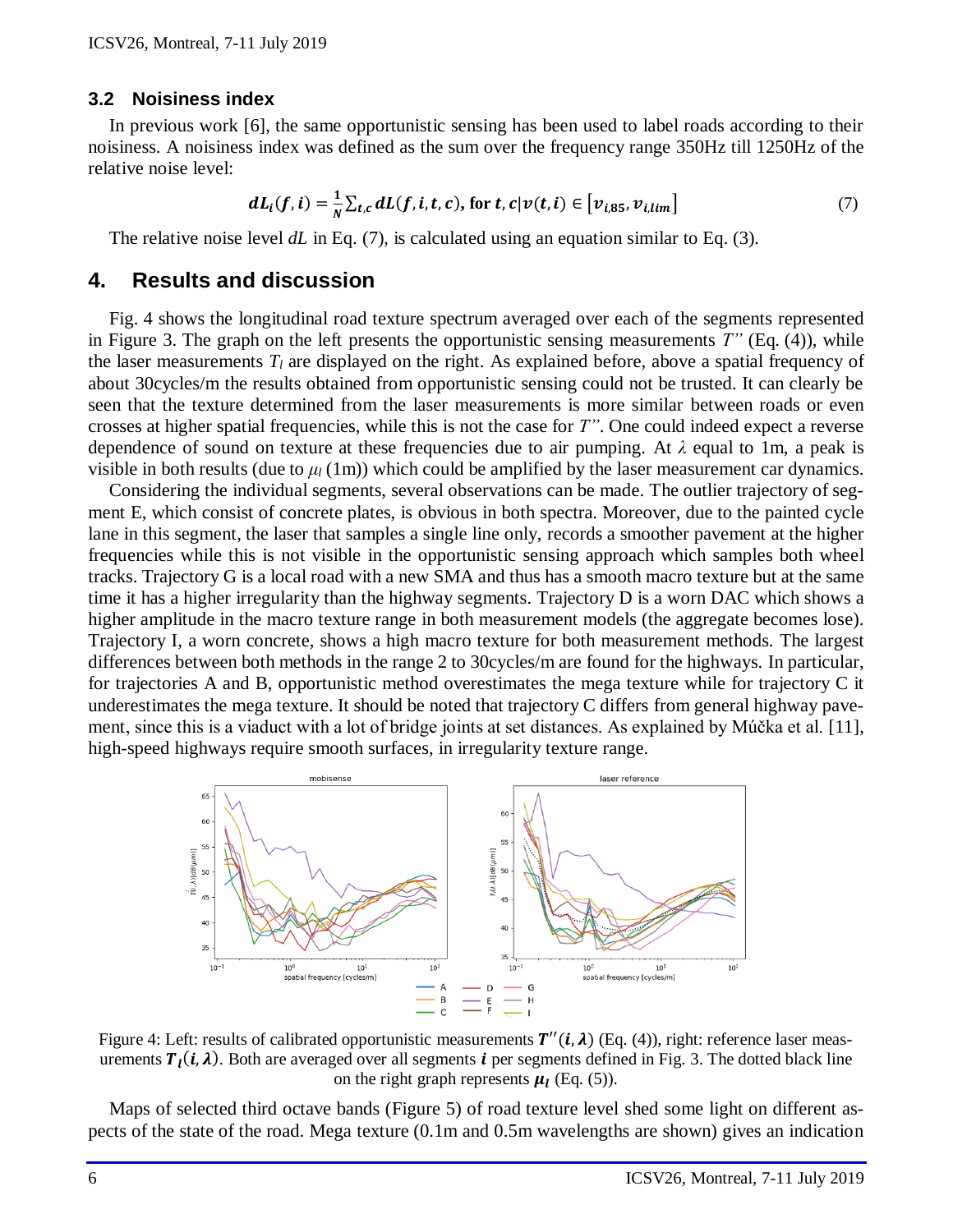of wear, but also identifies cobblestone pavement that are used for some of the inner-city roads in Ghent. Waviness (2.5m wavelength is shown) may indicate problems with the road's foundation but it is also systematically found on roads such as the ring road around the city. Fig. 5 also shows the noisiness classes. As expected, visual inspection of the maps shows that noisiness is higher for the road segments with high amplitude mega texture.



<span id="page-6-0"></span>Figure 5: Spatial representation of the pavements using opportunistic sensing measurements around the city of Ghent (clockwise from top right): level at  $\lambda = 0.1$ m, level at  $\lambda = 0.5$ m, level at  $\lambda = 2.5$ m, road nosiness class.

## **5. Conclusion and outlook**

This paper shows that the opportunistic sensing of noise and vibration using many cars allows to estimate the road texture level quite accurately even when a very simple model for relating it to the measured quantities is used. Nevertheless, this comparison is done using the data obtained in good driving conditions: the car audio system was not in use and the drivers and passengers were not talking. Moreover, it can be assumed that during the test drive, the engine was not strongly loaded by the fast acceleration or high driving speeds as the speed was kept constant. Thus, future research on removing confounders would still be needed. Finally, more precise models for relating the measurements to texture level may allow to extend the measurement range to lower and higher spatial wavelengths.

## **6. Acknowledgements**

This work was performed within the framework of the ICON project MobiSense (grant No. HBC.2017.0155), supported by IMEC and Flanders Innovation & Entrepreneurship (Vlaio).

## **REFERENCES**

1. Sandberg, U. and Descornet, G. Road surface influence on tire/road noise, *Proceedings of the International conference on noise control engineering (Inter noise 80),* Miami, USA, 8-10 December, (1980).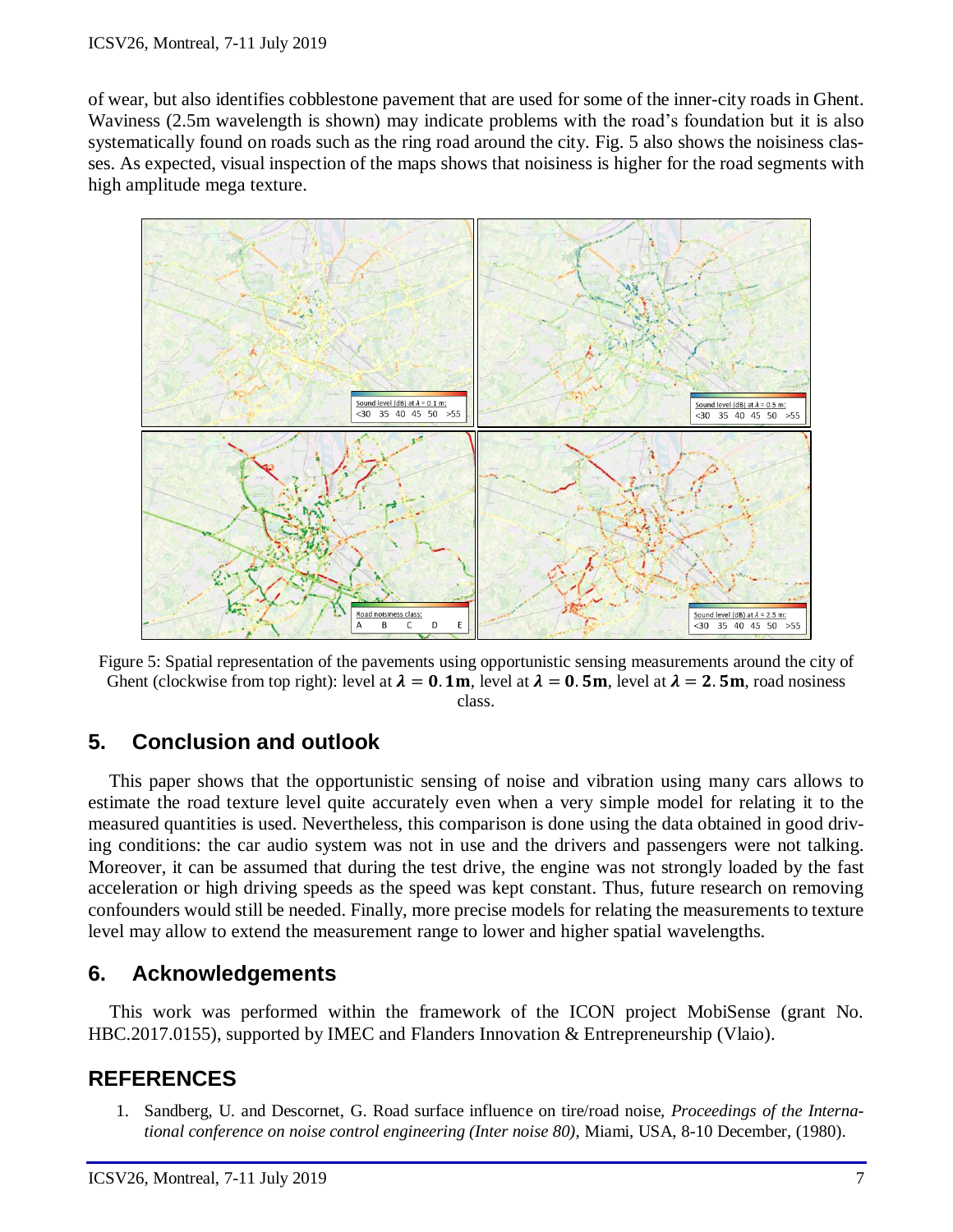- 2. Cantisani, G. and Loprencipe, G. Road roughness and whole body vibration: Evaluation tools and comfort limits, *Journal of Transportation Engineering*, **136** (9), 818-826, (2010).
- 3. Lercher, P. Environmental noise and health: An integrated research perspective, *Environment international*, **22** (1), 117-129, (1996).
- 4. *Roadroid.* [Online.] available:<https://www.roadroid.com/Home/About>
- 5. Van Geem, C., Bellen, M., Bogaerts, B., Beusen, B., Berlémont, B., Denys, T., De Meulenaere, P., Mertens, L. and Hellinckx, P. Sensors on Vehicles (SENSOVO): Proof-of-concept for Road Surface Distress Detection with Wheel Accelerations and ToF Camera Data Collected by a Fleet of Ordinary Vehicles, *Transportation Research Procedia*, **14**, 2966-2975, (2016).
- 6. David, J., Van Hauwermeiren, W., Dekoninck, L., De Pessemier, T., Joseph, W., Filipan, K., De Coensel, B., Botteldooren, D. and Martens, L. Rolling-noise-relevant classification of pavement based on opportunistic sound and vibration monitoring in cars*, 48th International Congress and Exhibition on Noise Control Engineering (Inter.noise 48),* Madrid, Spain, 16-19 June, (2019).
- 7. ISO 10844:2014. Specification of test tracks for measuring noise emitted by road vehicles and their tyres. *International Organization for Standardization*, (2014).
- 8. Laurent, J., Talbot, M. and Doucet, M. Road surface inspection using laser scanners adapted for the high precision 3D measurements of large flat surfaces, *Proceedings of International Conference on Recent Advances in 3-D Digital Imaging and Modeling*, Ottawa, Ontario, Canada, 303-310, (1997).
- 9. ISO 13473-2:2002. Characterization of pavement texture by use of surface profiles. Part 2: Terminology and basic requirements related to pavement texture profile analysis (confirmed in 2018), *International Organization for Standardization*, (2002).
- 10. ISO 8608:2016: Mechanical vibration: Road surface profiles and Reporting of measured data, *International Organization for Standardization*, (2016).
- 11. Múčka, P. Simulated Road Profiles According to ISO 8608 in Vibration Analysis, *Journal of Testing and Evaluation,* **46**(1), 1-14, (2019).
- 12. CEN-PREN 13036-5. Road and Airfield Surface Characteristics Test Methods, Part 5: Determination of Longitudinal Unevenness Indices, *European Committee for Standardization (CEN),* Brussels, Belgium, (2015).
- 13. Asi, I. M., Evaluating skid resistance of different asphalt concrete mixes, *Building and Environment,* **42**  (1), 325-329, (2017).
- 14. Sun, L., Zhang, Z. and Ruth, J. Modeling indirect statistics from surface roughness, *Journal of Transportation Engineering*, **127** (2), 105-111, (2001).
- 15. ISO 13473-1:2019. Characterization of pavement texture by use of surface profiles. Part 1: Determination of mean profile depth, *International Organization for Standardization*, (2019).
- 16. ISO 2361-1:1997. Mechanical vibration and shock: Evaluation of human exposure to whole-body vibration. Part 1: General requirements (rev. 2017), *International Organization for Standardization,* (1997).
- 17. Winroth, J., Kropp, W., Hoever, C., Beckenbauer, T. and Männel, M. Investigating generation mechanisms of tyre/road noise by speed exponent analysis, *Applied Acoustics*, **115**, 101-108, (2017).
- 18. Nagel, M., Maerschalk, G. and Schneider, B.Variabilitätsuntersuchung der Rohdaten zur Stabilisierung der Ableitung abschnittsbezogener Zustandsgrößen für die Bewertung der Fahrbahnbefestigungen der Bundesfernstraßen [Variability analysis of the raw data for the stabilization of the derivative section related state variables for evaluating the pavements of the federal roads], Projekt-Nr. 29.0178/2007/BMVBS, SAP Maerschalk, Munchen, Germany, (2008).
- 19. Braun, H. and Hellenbroich, T. Results of road roughness measurement in Germany, VDI-Berichte Nr. 877, VDI-Verlag, Düsseldorf, Germany, 47–80, (1991).
- 20. Múčka, P. and Kropáč, O. Properties of random component of longitudinal road profile influenced by local obstacles, *International Journal of Vehicle Systems Modelling and Testing*, **4**(4), 256–276, (2009).